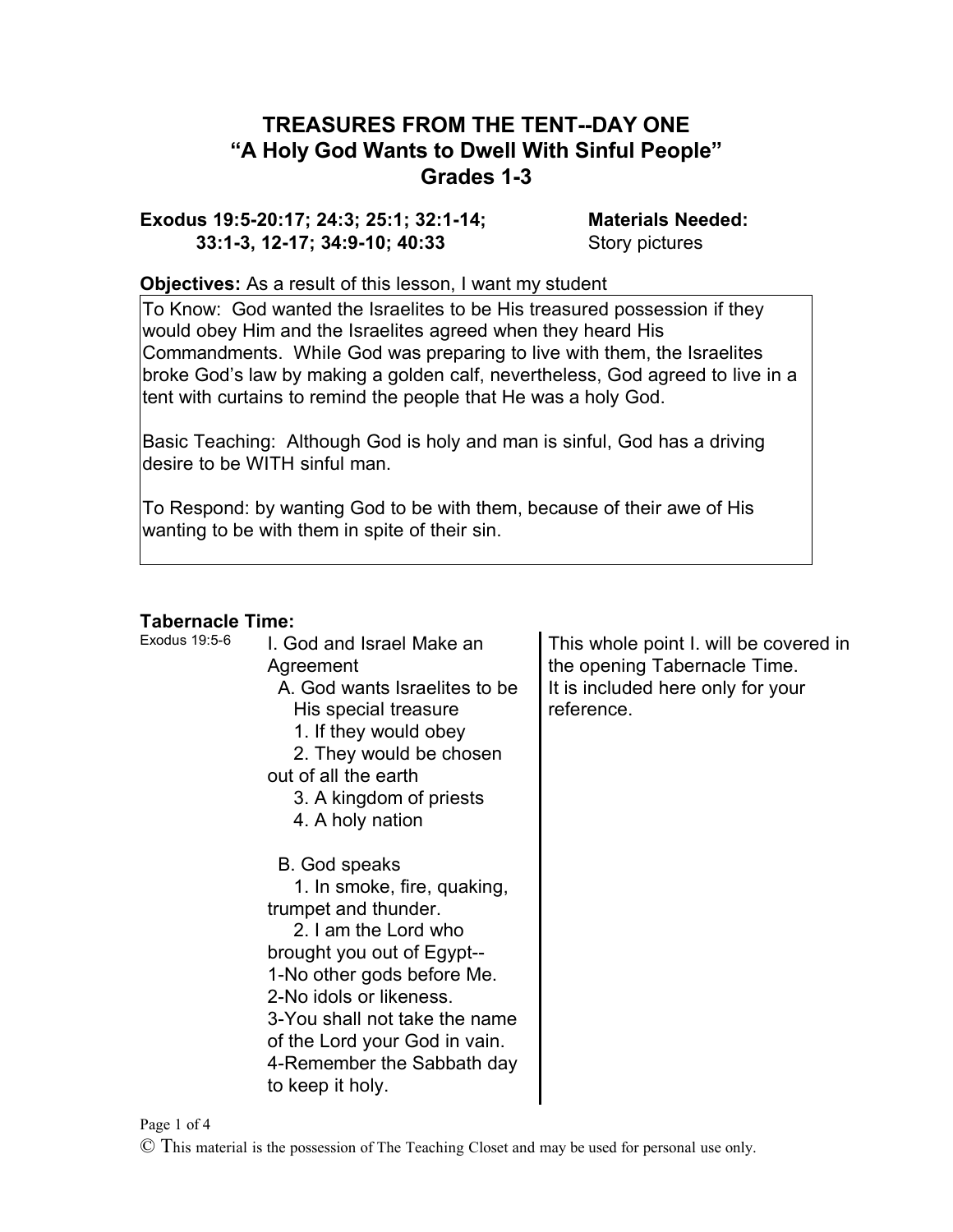| Exodus 24:3 | 5-Honor your father and your<br>mother.<br>6-You shall not murder.<br>7-You shall not commit<br>adultery.<br>8-You shall not steal.<br>9-You shall not bear false<br>witness.<br>10-You shall not covet. |
|-------------|----------------------------------------------------------------------------------------------------------------------------------------------------------------------------------------------------------|
|             | C. The people respond: "All<br>that the Lord has spoken we<br>will do!"                                                                                                                                  |

### **Approach: (Use at the beginning of the classroom time)**

Ask: Who is a person you really like to be with? (Get several answers and ask why they like to be with those friends.) Have you ever been with another child who didn't treat you nicely? Did you want to be with them very much? A long time ago God wanted a group of people known as Israelites to be His friends. But he said "You must obey me." Remember what we heard in the Tabernacle Time? God was telling the Israelites what He wanted them to do.

| Exodus 24:17-18 | II. While God Prepares to Live<br>With His People, They Break<br>Their Agreement<br>A. Moses goes up the<br>mountain to get the stone<br>tablets | Storytell something like this:<br>(Show picture)<br>One day Moses, the Israelites' leader,<br>went to meet with God on the top of<br>the mountain, and God was going to<br>tell him what the Israelites needed to<br>do in order to make Him happy. They<br>didn't know it yet, but God was<br>planning on living in a tent just like<br>they were living in tents!<br>God really wanted to be with the |
|-----------------|--------------------------------------------------------------------------------------------------------------------------------------------------|---------------------------------------------------------------------------------------------------------------------------------------------------------------------------------------------------------------------------------------------------------------------------------------------------------------------------------------------------------------------------------------------------------|
|                 | B. The People Build a Golden<br>Calf                                                                                                             | Israelites didn't He?<br>While Moses was gone, the people<br>decided they didn't want to be God's<br>friends anymore. They made an idol.<br>(Show picture of golden calf.)<br>Does it look like God? Is it God? No!!<br>Do you remember the first command<br>God had given the Israelites? God<br>knew what they had done and that                                                                      |

#### Page 2 of 4

© This material is the possession of The Teaching Closet and may be used for personal use only.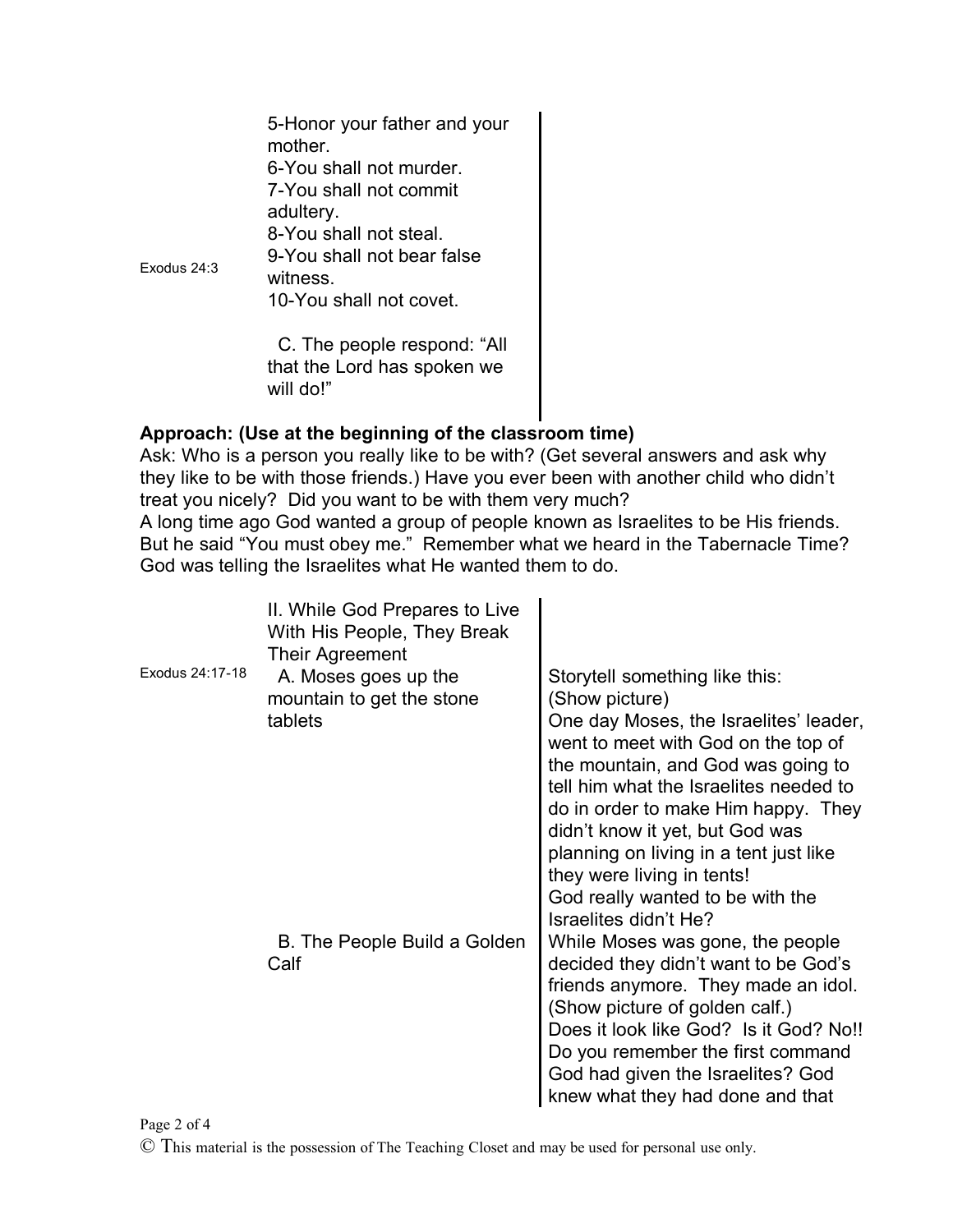|                                | III. God Agrees to Live With<br>His People in a Tent with   | they had disobeyed Him.<br>Remember what you said about not<br>wanting to be with people that treat<br>you unkindly? Do you think God<br>would still want to be with the<br>Israelites even though they had<br>treated Him badly?                                                                                                                                                                                                                                                                              |
|--------------------------------|-------------------------------------------------------------|----------------------------------------------------------------------------------------------------------------------------------------------------------------------------------------------------------------------------------------------------------------------------------------------------------------------------------------------------------------------------------------------------------------------------------------------------------------------------------------------------------------|
|                                | Curtains<br>A. Moses Intercedes and God<br>changes His mind | God was very angry with what the<br>Israelites had done.<br>When you disobey your Mommy and<br>Daddy, does that make them happy?<br>Do they still love you?<br>Moses prayed and asked God to still<br>be with them and do you know what                                                                                                                                                                                                                                                                        |
| Exodus 33:12-17                | B. "My presence shall go with<br>you."                      | God said?<br>God said, "Yes". He still wanted to<br>live right with the Israelites! Do you<br>know why? Because He did love<br>them soooo much!                                                                                                                                                                                                                                                                                                                                                                |
| Exodus 34:10;<br>Exodus 40:33. | C. God Lives in a Tent with<br>Curtains                     | Back then, the Israelites didn't live in<br>houses, they lived in tents.<br>(Show picture.)<br>God was going to take them to a<br>place that had houses, but until they<br>got there, they had to live in a very<br>hot desert in their tents. And do you<br>know what God was going to live in?<br>He was going to live in a tent too. It<br>was called the Tabernacle.<br>Why do you think He was going to<br>live right there in the desert in a tent?<br>(because He wanted to be WITH the<br>Israelites.) |

### **Conclusion:**

If you had been one of those Israelites, I think you would be very glad that God still wanted to be with you even though you had disobeyed.

Boys and girls, do you know that God wants to be with us too? Even when we do wrong things, God still loves us VERY much. Even though He is not happy with what we do wrong, He still wants to be with us. Do you want God to be with you? Then tell Him. Thank Him that even though He never does anything wrong, He still wants to be WITH you. (Close in a prayer.)

### Page 3 of 4

© This material is the possession of The Teaching Closet and may be used for personal use only.